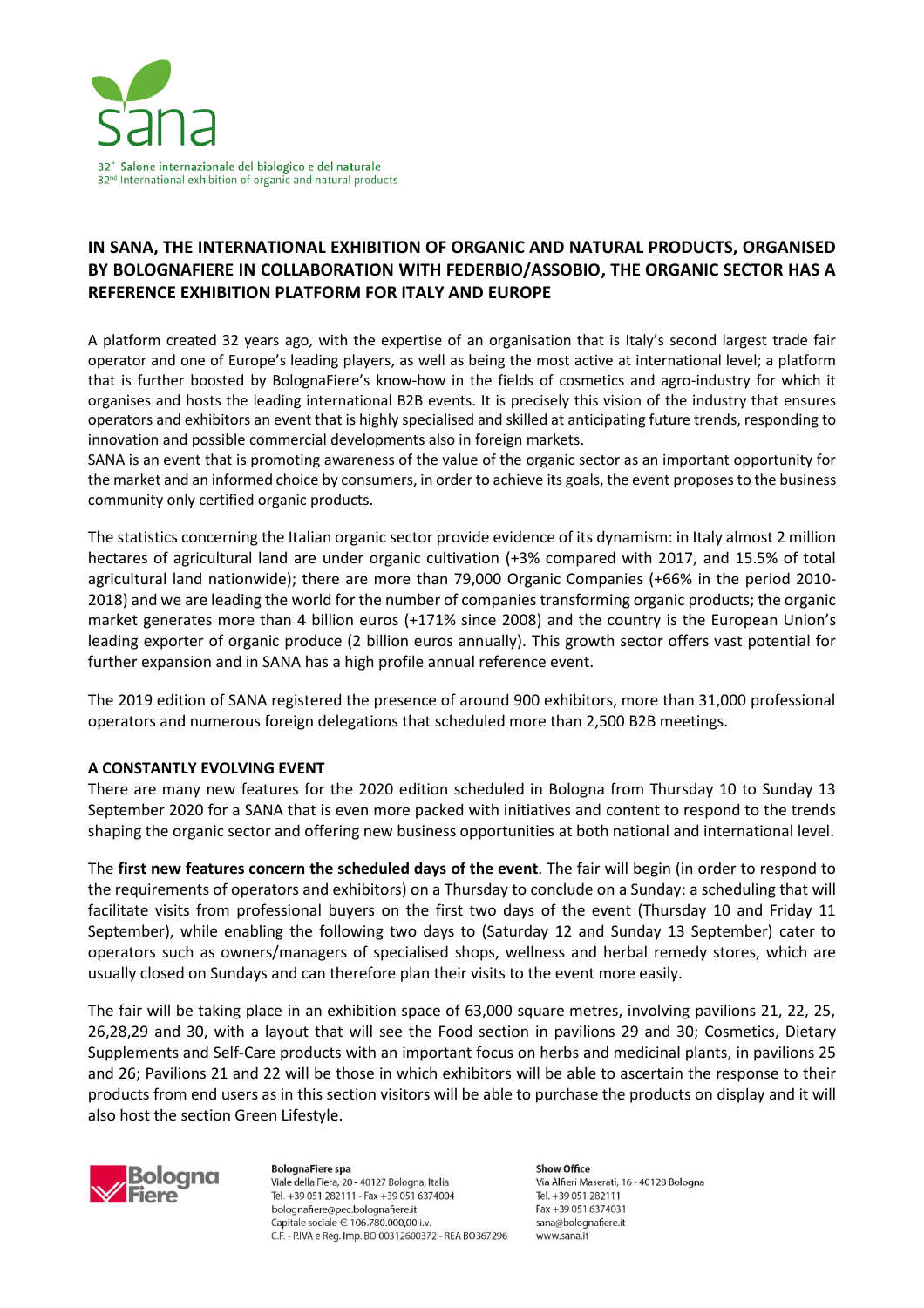

There will be various new themes at the event and these will include the substantial attention that the 2020 edition will dedicate to medicinal plants and herbs, which have always been a key ingredient of natural health products and cosmetics. In fact, beginning from this edition a multi-year programme of initiatives is set to begin based on the title **La via delle erbe (The pathway of herbs)** that will focus on the benefits, the current regulations and the uses of these allies in beauty and health. Organised in collaboration with SISTE (the Italian Society for Science Applied to Medicinal Plants and Health Products), **La via delle erbe** will propose, at each edition, an in-depth focus session. The focus at the 2020 edition will be dedicated to "**The Golden Herbs: Ginkgo biloba, Helichrysum, Turmeric and Saffron**". Also in collaboration with SISTE, an established partner of SANA, BolognaFiere will be creating a new tool for operators at SANA: an **Observatory** that will analyse the data concerning production, trade and consumption of medicinal plants as raw materials, for the production of foodstuffs (for humans and animals), dietary supplements and as homeopathic and cosmetic products.

# **EUROPE'S LARGEST TEAROOM AT SANA 2020**

**SANA Organic Tea** (the initiative set up in collaboration with In-TE'), will create the largest Tearoom in Europe in which Italian style and the finest Organic teas will be available to operators at the event. In Italy tea is the food&beverage product with the highest predicted growth in the entire sector (+22% between now and 2022) with a global turnover of 350 million euros (Source Euromonitor). At **SANA 2020,** in order to increase the market share of the product, in particular in the foodservice industry, some of the infinite uses of tea will be illustrated (from breakfast to dinner, through lunch breaks to working breakfasts) with a wide selection of the best organic teas as well as tips from chefs, bakers, baristas and café staff.

# **AN INCREASING NUMBER OF ITALIANS ARE EATING ORGANIC PRODUCTS AT HOME AND OUTSIDE OF THE HOME**

This consolidated trend derives from a growing attention to food quality and the awareness of the importance of healthy eating, a trend supported also at institutional level: last year the Ministry of Agriculture, Food and Forestry Policy granted 10 million euros to variousinstitutionsto increase the adoption of organic food without having to raise costs for the end users.

Also from the perspective of "eating organic" is the in-depth session dedicated to **Organic Baby food** with the involvement of paediatricians and nutritionists, who are increasingly advising an organic diet for the very young.

Another key element of SANA 2020 is the space dedicated to an emerging theme – **free-from** products, i.e. those that cater to the requirements of people with food allergies and intolerances, with products that do not include certain ingredients, and are composed of substances that consumers prioritise for various reasons. Increasingly common, in fact, are products free from gluten and lactose, which are flanked by a growing number of other products free from ingredients such as eggs, salt, yeast, and various allergens. The theme will be examined as part of a new initiative, the **FREE FROM HUB,** which has immediately elicited interest from operators across the industry.



**BolognaFiere spa** Viale della Fiera, 20 - 40127 Bologna, Italia Tel. +39 051 282111 - Fax +39 051 6374004 bolognafiere@pec.bolognafiere.it Capitale sociale € 106.780.000.00 i.v. C.F. - P.IVA e Rea. Imp. BO 00312600372 - REA BO367296

**Show Office** Via Alfieri Maserati, 16 - 40128 Bologna Tel. +39 051 282111 Fax +39 051 6374031 sana@bolognafiere.it www.sana.it